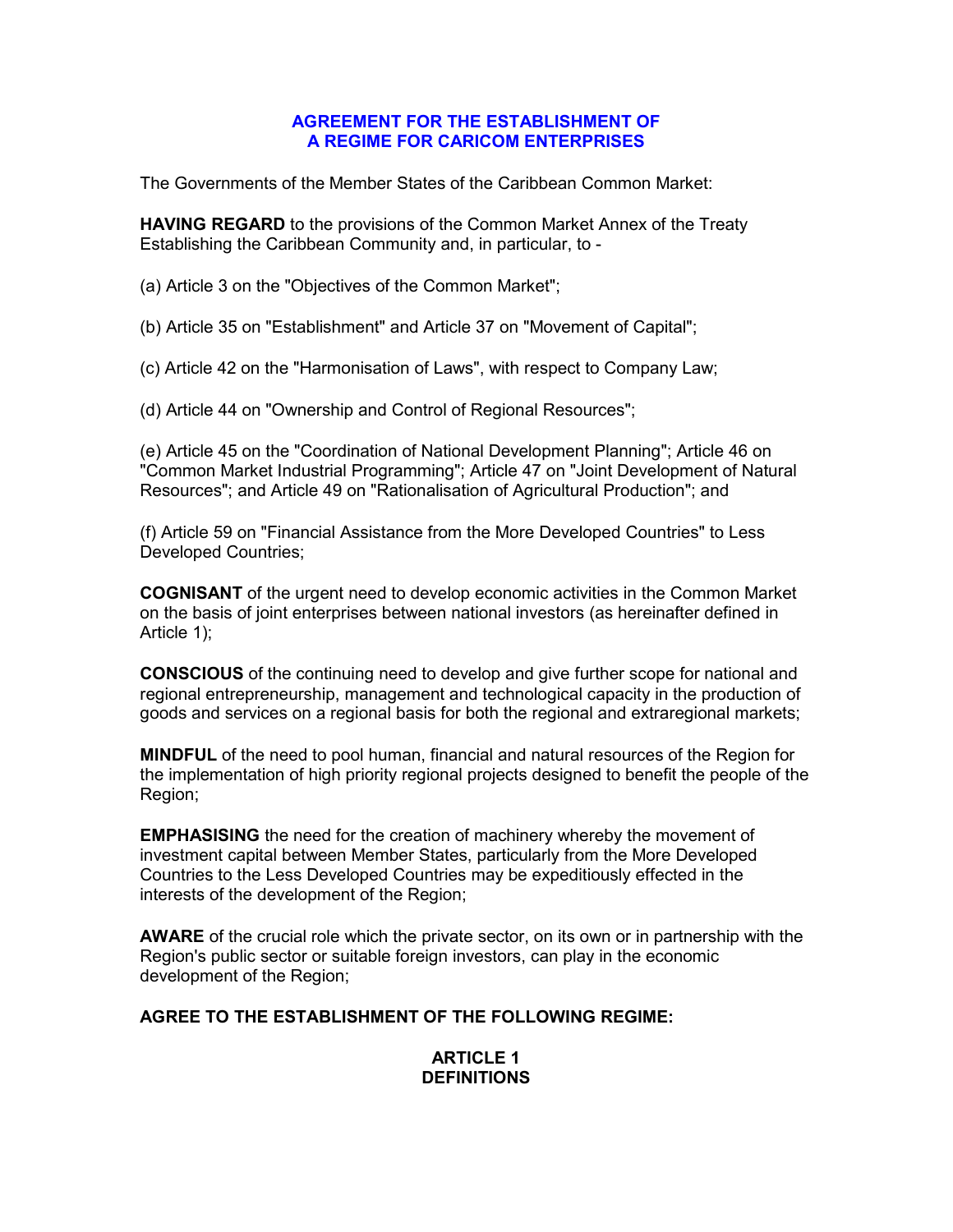1. In this Agreement:

"Authority" means the Body established by Article 8 of this Agreement.

"CARICOM Enterprise" means, subject to this Agreement, a regionally-owned and controlled company which -

(a) within such areas specified in Article 46, 47 and 49 of the Treaty as the Council may from time to time prescribe, engages in the production of Common Market Origin goods; or

(b) provides services -

(i) in areas specified in Articles 48 and 50 of the Treaty; or

(ii) in those sectors of the regional economy specified in the Annex to this Agreement and in such other sectors of the regional economy as the Council may, from time to time, determine;

"Common Market Origin" has the same meaning as that referred to in paragraphs 1, 2 and 3 of Article 14 of the Annex to the Treaty.

"company" means a company incorporated under the general statutes of any Member State relating to the formation of such a legal company.

"Council" means the Caribbean Common Market Council of Ministers established by the Treaty.

"Less Developed Country" means Antigua and Barbuda, Belize, Dominica, Grenada, Montserrat, Saint Christopher and Nevis, Saint Lucia or Saint Vincent and the Grenadines.

"Member State" means a Member State which is a Member of the Caribbean Common Market established by the Annex to the Treaty and a Party to this Agreement.

"More Developed Country" means Barbados, Guyana, Jamaica or Trinidad and Tobago.

"national" subject to paragraph 2 of this Article, has the same meaning as that set out in paragraph 6 (a) of Article 35 of the Annex to the Treaty and includes companies controlled by such persons or by companies so controlled as specified in the definition of "regionally-owned and controlled:.

"National Investor" means, subject to paragraph 2 of this Article, a Member State or a national of a Member State holding equity share capital of a Company.

"regionally-owned and controlled" in relation to a company means that the company is one in which in the opinion of the Authority nationals of at least two Member States exercise management and control by beneficially owning shares carrying between them directly or indirectly -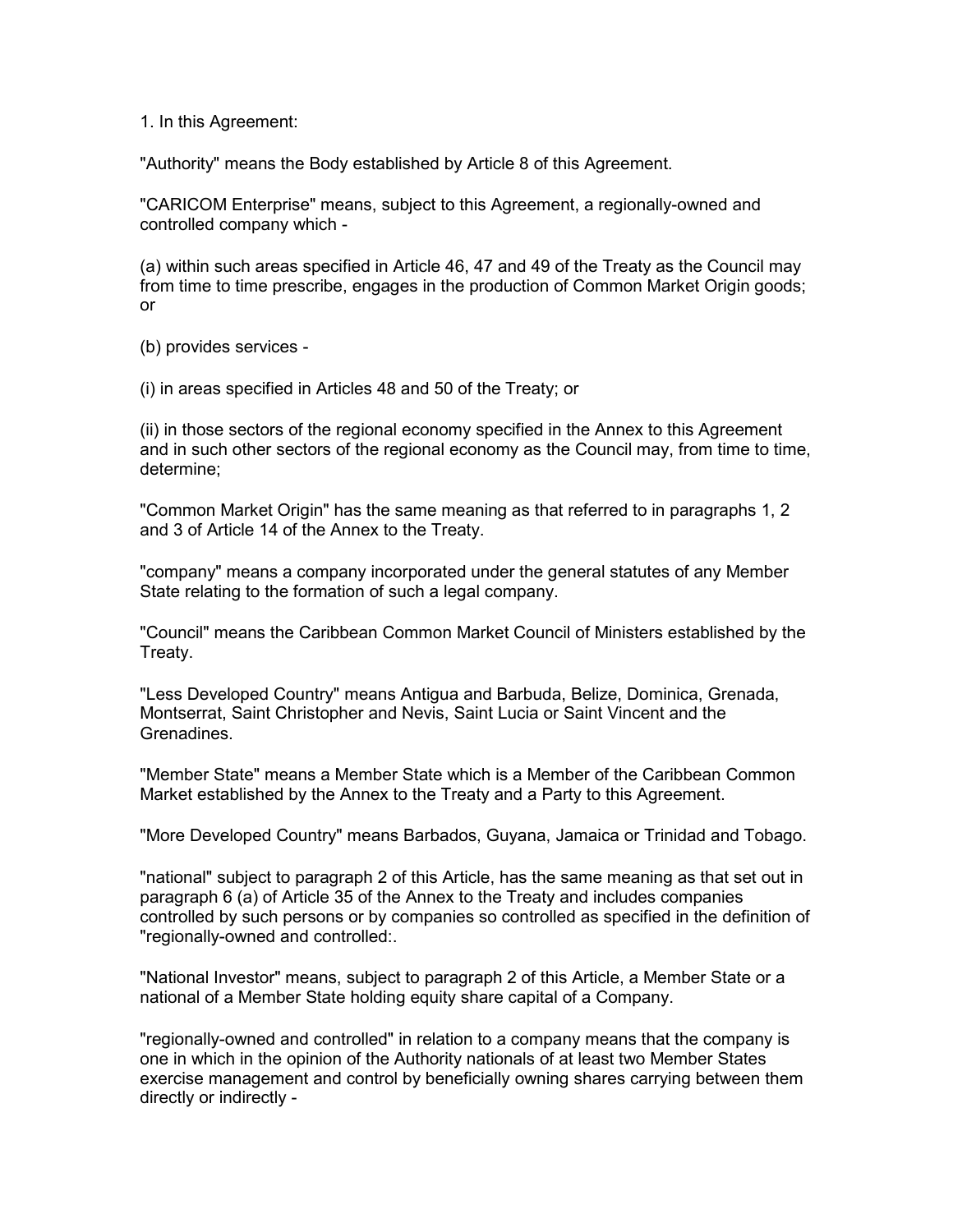(a) the right to exercise more than one-half of the voting power in that company; and

(b) the right to receive more than one-half of any dividends that might be paid by that company; and

(c) the right to receive more than one-half of any capital distribution in the event of the winding-up or of a reduction in share capital of that company;

or such greater proportion than is specified in paragraph (a) to (c) above as the Council may, from time to time, determine in relation to any sector of the regional economy.

"Registrar" in relation to a Member State, means the officer responsible for the registration of companies.

"Treaty" means the Treaty Establishing the Caribbean Community and Common Market done at Chaguaramas on the 4<sup>th</sup> July, 1973.

2. (1) The Caribbean Development Bank and the Caribbean Food Corporation and other similar bodies that hold equity share capital in a company shall, for the purposes of this Agreement, be deemed to be National Investors as well as nationals of the Member State which is to be the Headquarters State.

(2) Nothing in this Agreement shall be construed as derogating from any rights, privileges and immunities conferred on or accorded the Caribbean Development Bank and the Caribbean Food Corporation by virtue of the respective Agreements establishing them.

3. Nothing in this Agreement and, in particular, the definition of CARICOM Enterprise shall entitle an Enterprise to be registered as a CARICOM Enterprise unless it is approved as such by the Authority in accordance with this Agreement.

# ARTICLE 2 ESTABLISHMENT OF A REGIME

Member States undertake to establish a Regime for the incorporation and registration, operation, management, winding-up and dissolution of a form of business Enterprise to be known as a CARICOM Enterprise, for the legal organisation, purposes and scope of operation as is hereinafter specified.

# ARTICLE 3 PURPOSES AND FUNCTIONS OF A CARICOM ENTERPRISE

A CARICOM Enterprise may be established for such purposes within the areas specified in Articles 46-50 of the Annex to the Treaty and such other sectors of the regional economy as are specified in the Annex to this Agreement and shall perform such functions as are by its Memorandum of Association and the provisions of this agreement specified; the Council shall keep the Annex under review and may impose any conditions under which CARICOM Enterprises may operate.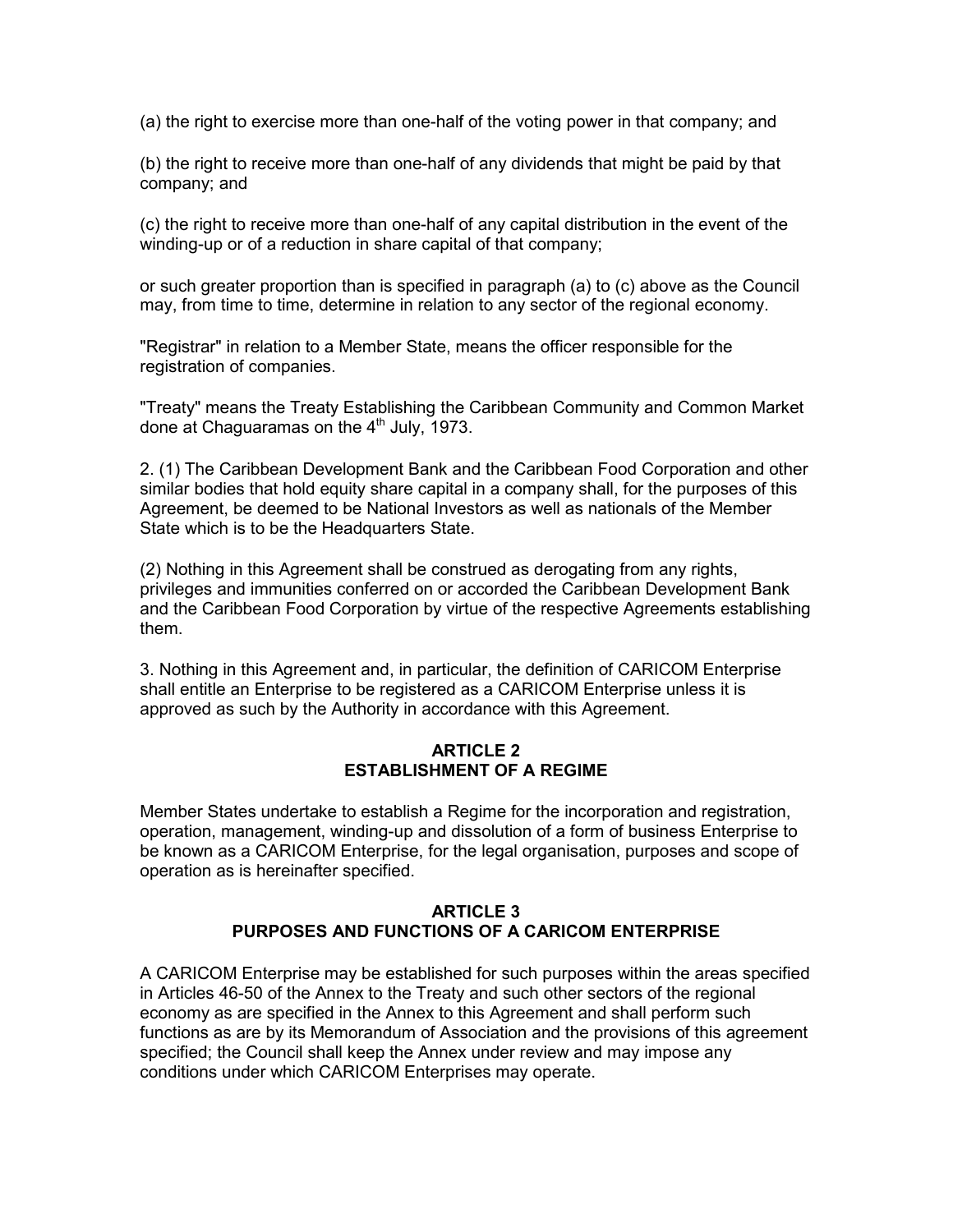#### ARTICLE 4 FORMAL ORGANISATION OF A CARICOM ENTERPRISE

1. The formal organisation of a CARICOM Enterprise shall be that of a company which has been established in accordance with this Regime.

2. The name of the Member State in which the central management and control of the CARICOM Enterprise will be situated (hereinafter called "the Headquarters State") shall be stated in the Memorandum of Association.

3. The shares shall be registered in the name of the holder.

4. A CARICOM Enterprise shall be incorporated and registered in the Headquarters State.

# ARTICLE 5 LAW OF INCORPORATION, REGISTRATION, OPERATION, MANAGEMENT, WINDING-UP AND DISSOLUTION OF A CARICOM ENTERPRISE

The incorporation, registration operation, management, winding-up and dissolution of a CARICOM Enterprise shall be governed by the provisions of this Agreement as well as the company law and other relevant laws of the Headquarters State and those other Member States in which the CARICOM Enterprise is registered.

# ARTICLE 6 FORMATION OF A CARICOM ENTERPRISE

1. The status of a CARICOM Enterprise may be conferred on a company formed for the purpose and in the manner provided by this Article. However, a Company not so formed for the purpose may acquire the status of a CARICOM Enterprise if it is qualified therefor and its objects are confined to those of such an Enterprise.

2. The Memorandum of Association, Articles of Association and other constituent documents that are required for the incorporation of a Company (hereinafter referred to as "the constituent documents"), together with programmes of activities of a proposed CARICOM Enterprise for the first five years of its operation, shall be submitted to the Authority for its approval in writing and any material alteration of any such programme shall be submitted to the Authority forthwith for its approval.

3. In the case of a Company not formed for the purpose of becoming a CARICOM Enterprise that desires to obtain such status, the programme of activities together with certified copies of its registration certificate and its constituent documents must similarly be submitted to the Authority for its approval in writing.

4. The written approval for the registration of the Company as a CARICOM Enterprise, upon its incorporation or otherwise, shall be attached to duly authenticated copies of the constituent documents and submitted to the Registrars of the headquarters State and such other Member States as voted under paragraph 4(a) of Article 8 of this Agreement for conferment of the status of a CARICOM Enterprise on the Company, for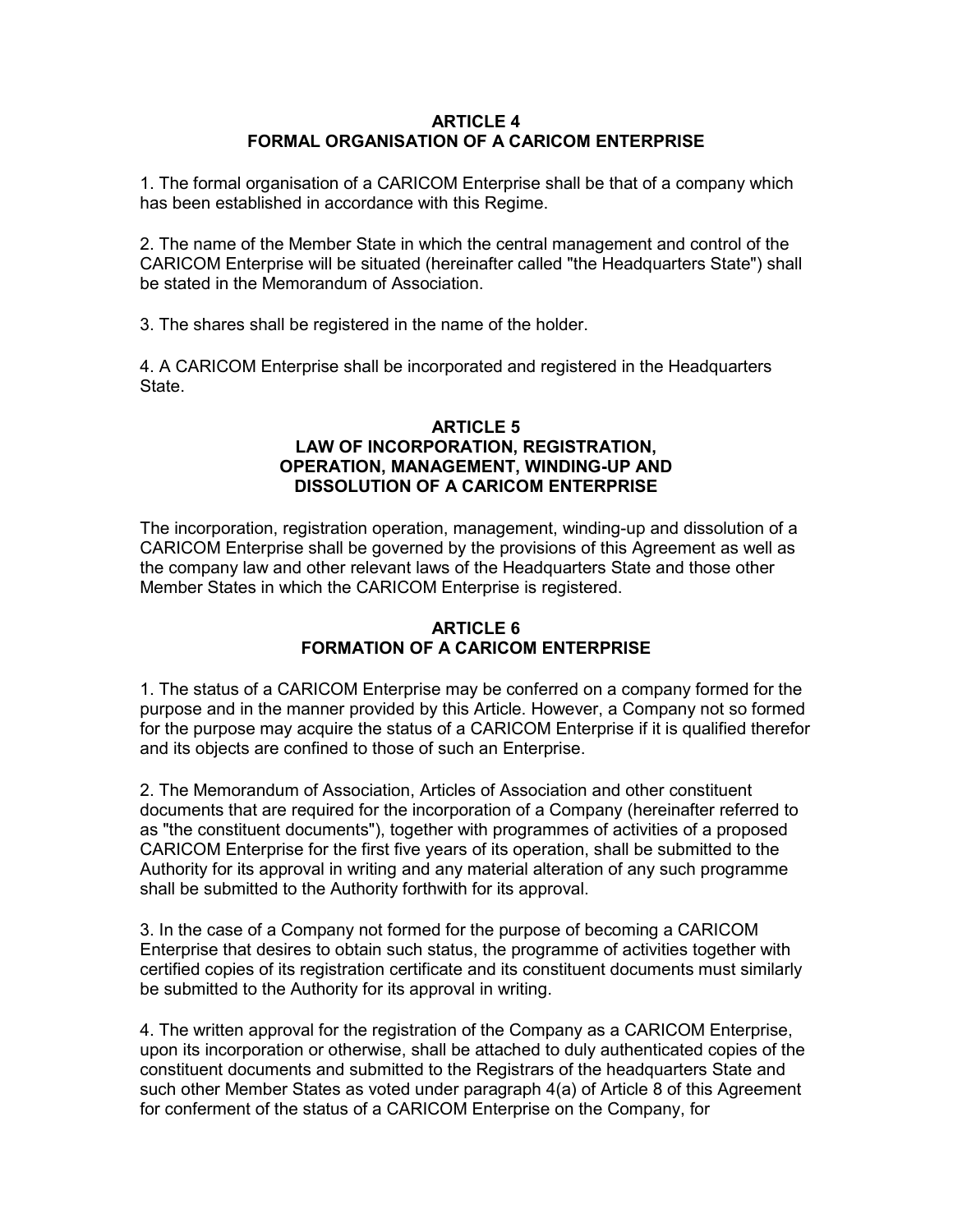incorporation, if necessary, of the Company in the Headquarters State and its registration as a CARICOM Enterprise in the Headquarters State and those other Member States.

5. The Registrars of the Headquarters State and those other States referred to in paragraph 4 of this Article upon receipt of the constituent documents together with the written approval of the Authority shall register the Company as a CARICOM Enterprise in the Headquarters State and in those other Member States, respectively.

6. Any proposed alteration of the objects of a registered CARICOM Enterprise shall similarly be submitted to the Authority for its approval and dealt with in the manner provided by paragraphs 4 and 5 of this Article.

7. Within fourteen days of the registration of the CARICOM Enterprise in the Headquarters State, the Registrar of the Headquarters State shall notify the Registrars of each member State, other than those referred to in paragraph 4 of this Article, of the registration of the CARICOM Enterprise.

8. The Registrar of each Member State, other than those referred to in paragraph 4 of this Article, may without payment of any fee enter the name of the CARICOM Enterprise in a special record kept for the purpose.

9. Where a Company is registered as a CARICOM Enterprise by any Member State under this Agreement, it shall pay such fees, levies and other dues, if any, as are prescribed by the laws of the Member State concerned.

# ARTICLE 7 EFFECT OF REGISTRATION

1. Registration of a Company as a CARICOM Enterprise under paragraphs 4 to 6 of Article 6 of this Agreement shall confer the status of a CARICOM Enterprise on such Company and entitle the CARICOM Enterprise to the benefits provided for by this Agreement.

2. Where pursuant to paragraph 8 of Article 6 of this Agreement the name of a CARICOM Enterprise is entered in the special record of a Member State, such Enterprise may at any time thereafter apply to be registered as a CARICOM Enterprise in that Member State, and on such application the Registrar of such Member State may on the receipt of the constituent documents and payment of any prescribed fee, register such CARICOM Enterprise accordingly, whereupon the provisions of paragraph 1 of this Article shall apply.

# ARTICLE 8 ESTABLISHMENT, VOTING, MEETING AND PROCEDURE OF THE CARICOM ENTERPRISE AUTHORITY

1. For the purposes of this Agreement, there shall be a CARICOM Enterprise Authority which shall comprise one representative of each Member State, one official of the Caribbean Community Secretariat, one official of the Caribbean Development Bank and one representative of the body or institution representing the private sector designated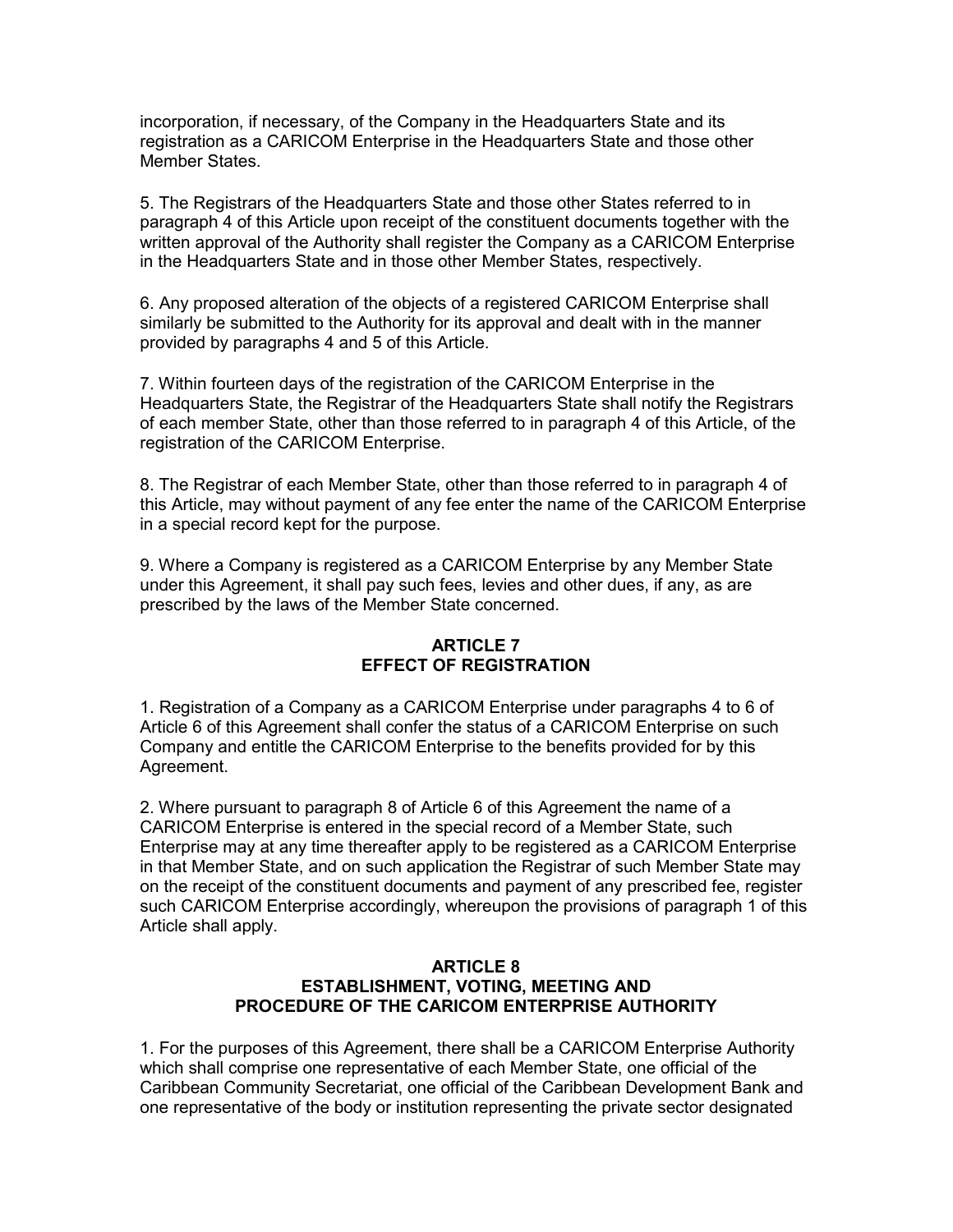as a member of the Joint Consultative Group of the Common Market Council of Ministers.

2. Each Member of the Authority, other than the official of the Caribbean Community Secretariat, the official of the Caribbean Development Bank, and the representative of the private sector referred to in paragraph 1, shall have one vote.

3. Except as otherwise provided for in this Agreement, a decision of the Authority shall be by a simple majority vote of the Members of the Authority present and voting.

4. (a) In considering an application for the approval of the establishment of a CARICOM Enterprise, only the representative of the Headquarters State, the representatives of Member States in which the CARICOM Enterprise is to be registered and the representatives of those member States, the nationals of which are members of the Enterprise, shall vote. A decision of the Authority on any such application shall be by unanimous vote.

(b) In exercising any of the powers set out in Article 10 (d) (ii) of this Agreement, the affirmative vote of least two-thirds of the representatives entitled to vote under subparagraph (a) of this paragraph shall be necessary.

5. The Authority shall meet in any Member State it considers convenient from time to time and as often as it is necessary for the conduct of its business and, without prejudice to the foregoing, at least on two occasions in each calendar year.

6. The quorum for meetings to decide all matters shall be one-third of the Members of the Authority.

7. The Members of the Authority shall elect a Chairman from among their number.

8. The Authority may establish sub-committees and may co-opt any expert for the use of such of his services as it may require for the purpose of performing its functions under this Agreement.

# ARTICLE 9 MANAGEMENT OF A CARICOM ENTERPRISE

A CARICOM Enterprise shall normally be managed in its day-to-day operations by nationals of the Member States of the Caribbean Common Market but where it is not possible to secure the services of such nationals, the CARICOM Enterprise may secure the services of other nationals provided the Authority is notified and approves of their engagement.

# ARTICLE 10 FUNCTIONS AND POWERS OF THE AUTHORITY

1. The Authority:

(a) shall receive -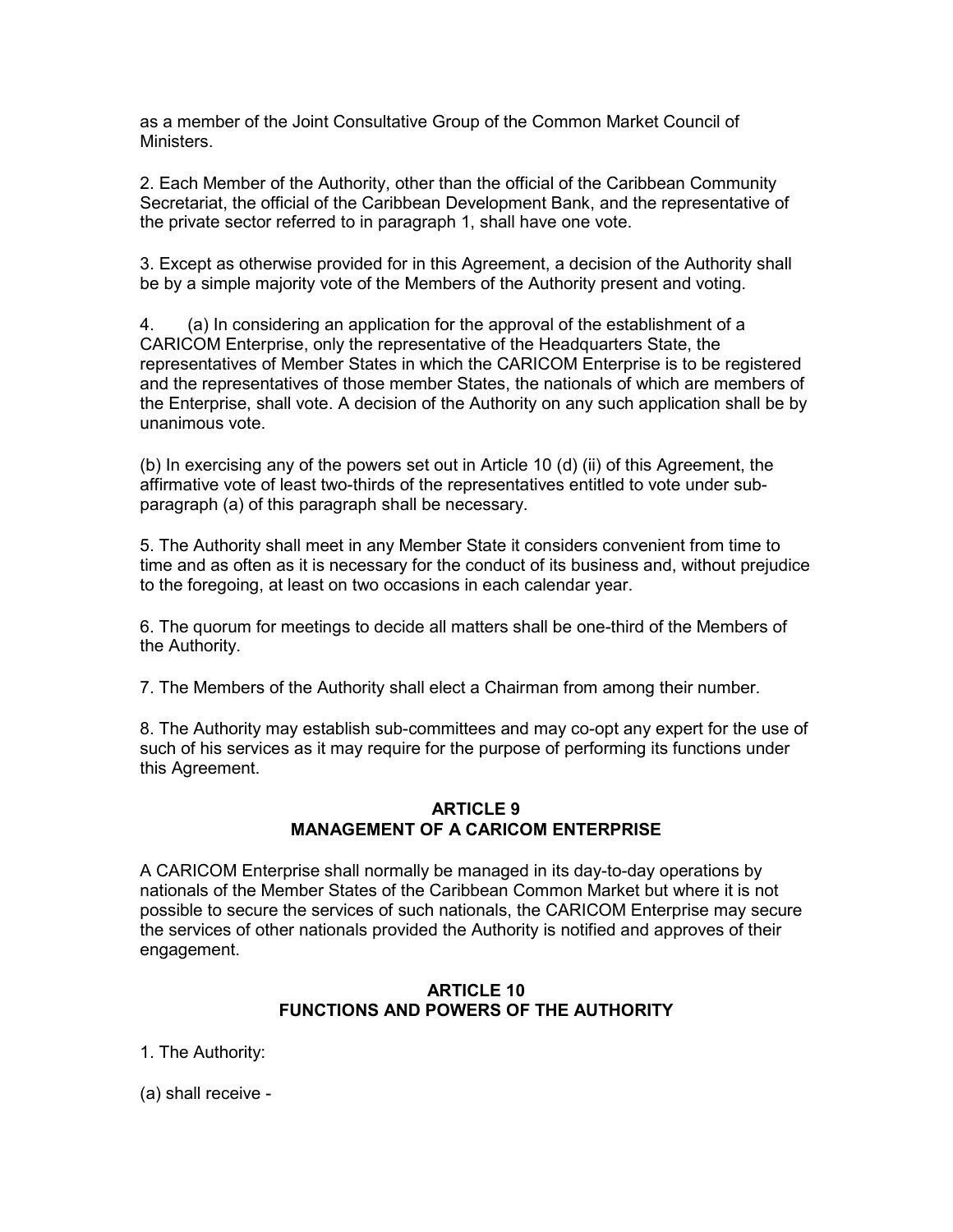(i) applications accompanied by other constituent documents for approval as are set out in Article 6, paragraph 2, of this Agreement;

(ii) such information as may, from time to time, be sent to it from any Member State for the purpose of ensuring that a CARICOM Enterprise is owned and controlled by nationals or for deciding whether a CARICOM Enterprise is in gross or persistent violation of the provisions of this Agreement;

(iii) such information as shall be submitted to it, at its request, by a CARICOM Enterprise for the purpose of determining whether the operations of that CARICOM Enterprise are within the purposes and scope of the Regime;

(iv) such other information as may be submitted to it by any Member State or CARICOM Enterprise and which may be of use to it for the effective performance of its functions and exercise of its powers;

(b) shall grant or refuse applications for approval to proceed to registration of a CARICOM Enterprise as set out in Article 8 of this Agreement;

(c) may require from a CARICOM Enterprise, immediately upon its registration, that it shall provide the Authority with information on such matters as its current shareholdings, loan agreements, management contracts, consultancy contracts, and assets, if any, held outside the Caribbean Community. Such a request may stipulate a period or regular periods within which the information shall be supplied;

(d) may determine -

(i) whether the operations of a CARICOM Enterprise are within the purpose and scope of this Agreement and may make reports to any Member State or the CARICOM Enterprise affected and recommendations based thereon;

(ii) whether a CARICOM Enterprise has been carrying on business in gross or persistent violation of this Agreement and shall state its findings and at the same time make a report on them to the Headquarters State and the CARICOM Enterprise affected; Provided that the Authority shall afford the CARICOM Enterprise an opportunity to make representations before making a determination under this provision of this subparagraph;

(e) shall take all necessary steps to ensure that a CARICOM Enterprise is, as far as possible, managed by nationals of the Member States of the Caribbean Common Market only, except to such extent as the Authority has allowed.

2. Notwithstanding anything in this Article, the Authority may make such other reports and recommendations to Member States and submit copies thereof to the CARICOM EnterpriseS concerned as it considers necessary for the purpose of ensuring that CARICOM EnterpriseS comply with the provisions of this Agreement.

#### ARTICLE 11 SUPERVISION OF THE CARICOM ENTERPRISE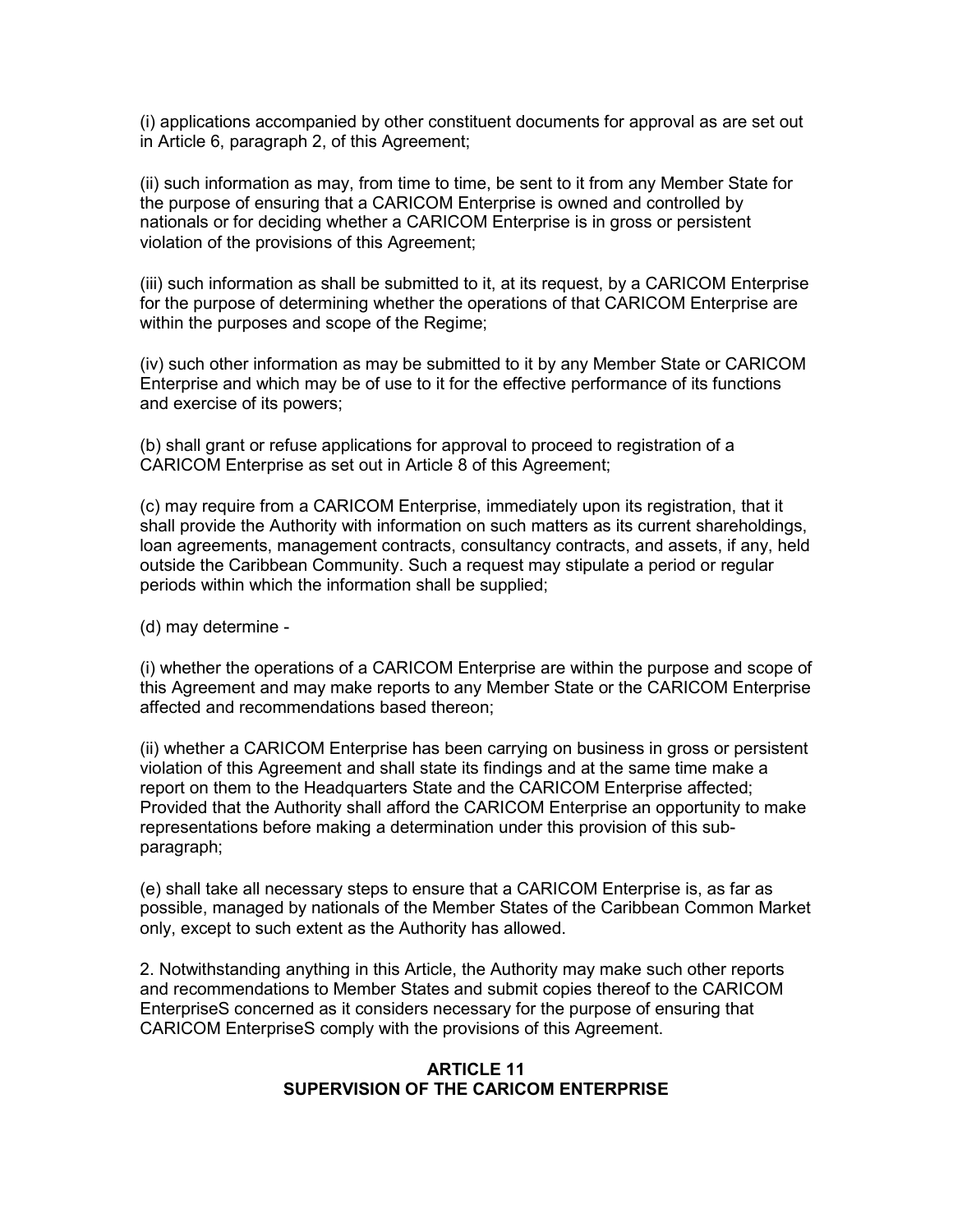1. The supervision of a CARICOM Enterprise shall be undertaken by the Authority and the Registrars of Member States (performing their statutory functions) or such other body or person as each Member State may designate for the purpose.

2. Member States undertake to assist the Authority by taking such action as may be necessary to ensure -

(a) that CARICOM Enterprises carry on their business within the purposes and scope of the Regime;

(b) that, subject to Article 9, all CARICOM Enterprises are managed and controlled by nationals of Member States;

(c) that CARICOM Enterprises are not in gross or persistent violation of the provisions of the Regime.

3. The Headquarters State shall, upon a finding by the Authority that a CARICOM Enterprise has been carrying on its business in gross or persistent violation of this Agreement, strike off the name of the CARICOM Enterprise from its register of CARICOM Enterprises. Such a CARICOM Enterprise shall immediately cease to enjoy all the benefits provided for in Article 12 of this Agreement.

4. The Registrar of the Headquarters State shall forthwith inform all Member States in which the CARICOM Enterprise is registered that its name has been so struck off the register and every such Member State shall thereupon remove the name from its register or its special record, as the case may be.

5. A CARICOM Enterprise which has been struck off from the CARICOM Enterprise register may operate as a company under the national laws of the Headquarters State. Its name may be restored not earlier than twelve months after its name has been struck off the register of CARICOM Enterprises if it successfully applies to the Authority for reinstatement.

## ARTICLE 12 BENEFITS TO BE ENJOYED BY CARICOM ENTERPRISES

1. A CARICOM Enterprise shall have full legal personality in every Member State in which it is registered as such, as if it were a company incorporated and registered under the general statutes relating to the incorporation, registration and management of companies.

2. In the exercise of its legal personality in any Member State in which it is registered, a CARICOM Enterprise shall not be regarded as having a separate personality from that which it enjoys in another Member State in which it is also registered, and accordingly Member States will provide -

(a) that the public documents of a CARICOM Enterprise must reflect the indivisibility of the legal personality of the Enterprise and any rights and obligations acquired by or imposed on the Enterprise; and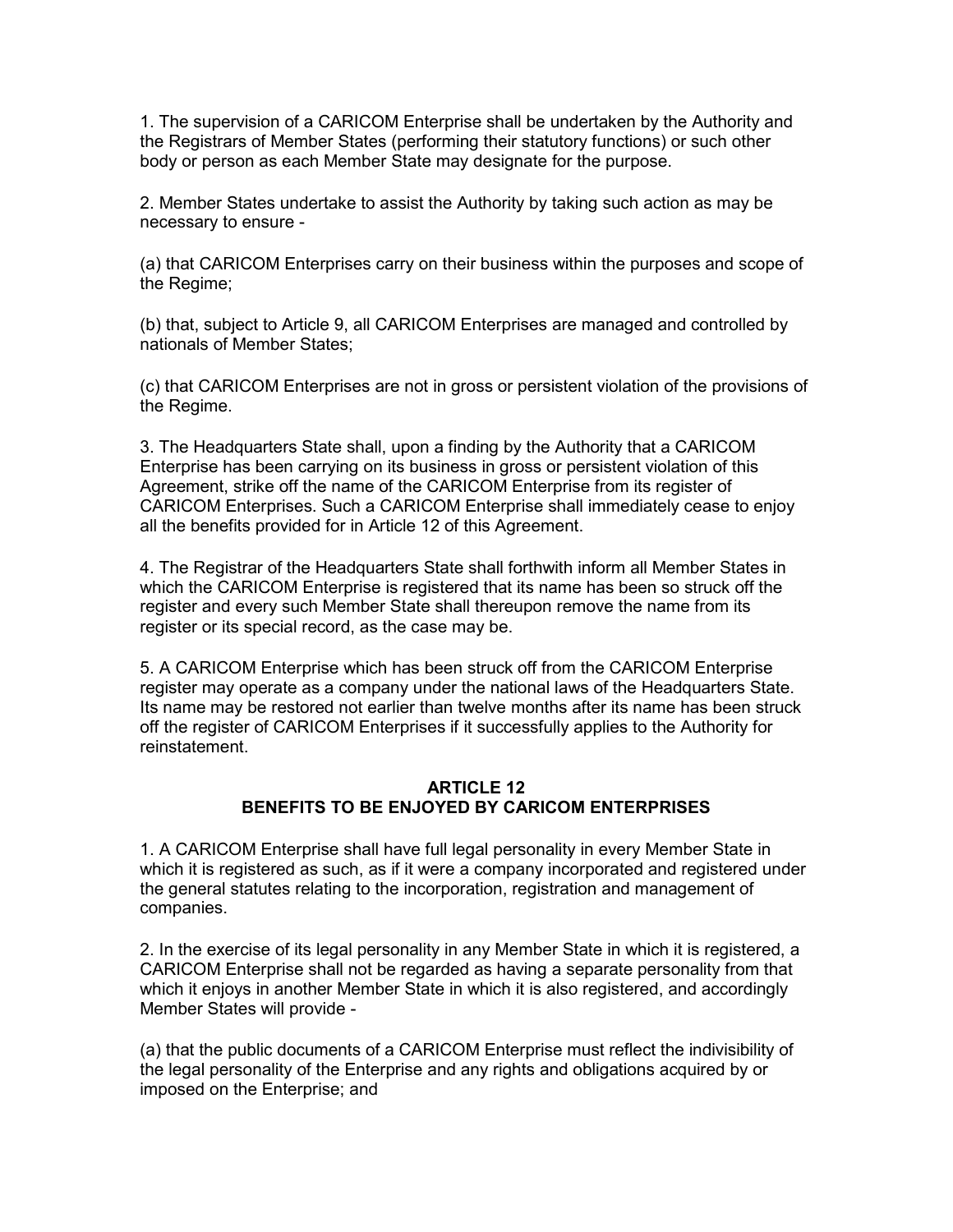(b) that the appropriate courts of any Member State in which the CARICOM Enterprise is registered shall have full and concurrent jurisdiction over the affairs and all the assets of the Enterprise wherever situated in those Member States; and

(c) that the judgements and orders of any such courts will be enforced in accordance with a common procedure.

3. Each Member State shall in accordance with the Exchange Control laws in force in its State permit a CARICOM Enterprise registered as such in its State to:

(a) keep such foreign accounts including portfolio securities in another Member State in which the CARICOM Enterprise is registered, as are required for the fulfilment of its objects;

(b) subject to any exchange control considerations, remit dividends and repatriate -

(i) assets on a winding-up; or

(ii) capital on reduction of its share capital, on no less favourable terms than those accorded to any investor in that State who is not a national.

4. Each Member State undertakes to:

(a) grant to a CARICOM Enterprise registered in its territory on terms no less favourable than is accorded to any other similar Enterprise of that Member State all licenses and permissions necessary for the proper conduct of the affairs of any CARICOM Enterprise registered as such in its State;

(b) grant to a CARICOM Enterprise registered in its territory treatment no less favourable than is accorded to any other similar Enterprise of a Member State in respect of State purchase or use of goods and services;

(c) allow to a CARICOM Enterprise in the Member States in which it operates, access to long-, medium- and short-term credit which is relevant to its operations on terms no less favourable than is accorded to any other similar Enterprise of a Member State.

(d) treat a CARICOM Enterprise, if necessary, as if it had been incorporated in its territory for the purpose of the conferment of benefits under the Scheme for the Harmonisation of Fiscal Incentives to Industry as set out in Article 3 of that Agreement;

(e) accord preferential treatment to a CARICOM Enterprise as against a non-regional Enterprise when granting incentives under the Scheme for the Harmonisation of Fiscal Incentives to Industry;

(f) consider a CARICOM Enterprise for the granting of such fiscal incentives as the Member State may think fit in respect of agriculture, tourism and forestry that are mutually agreed by Member States;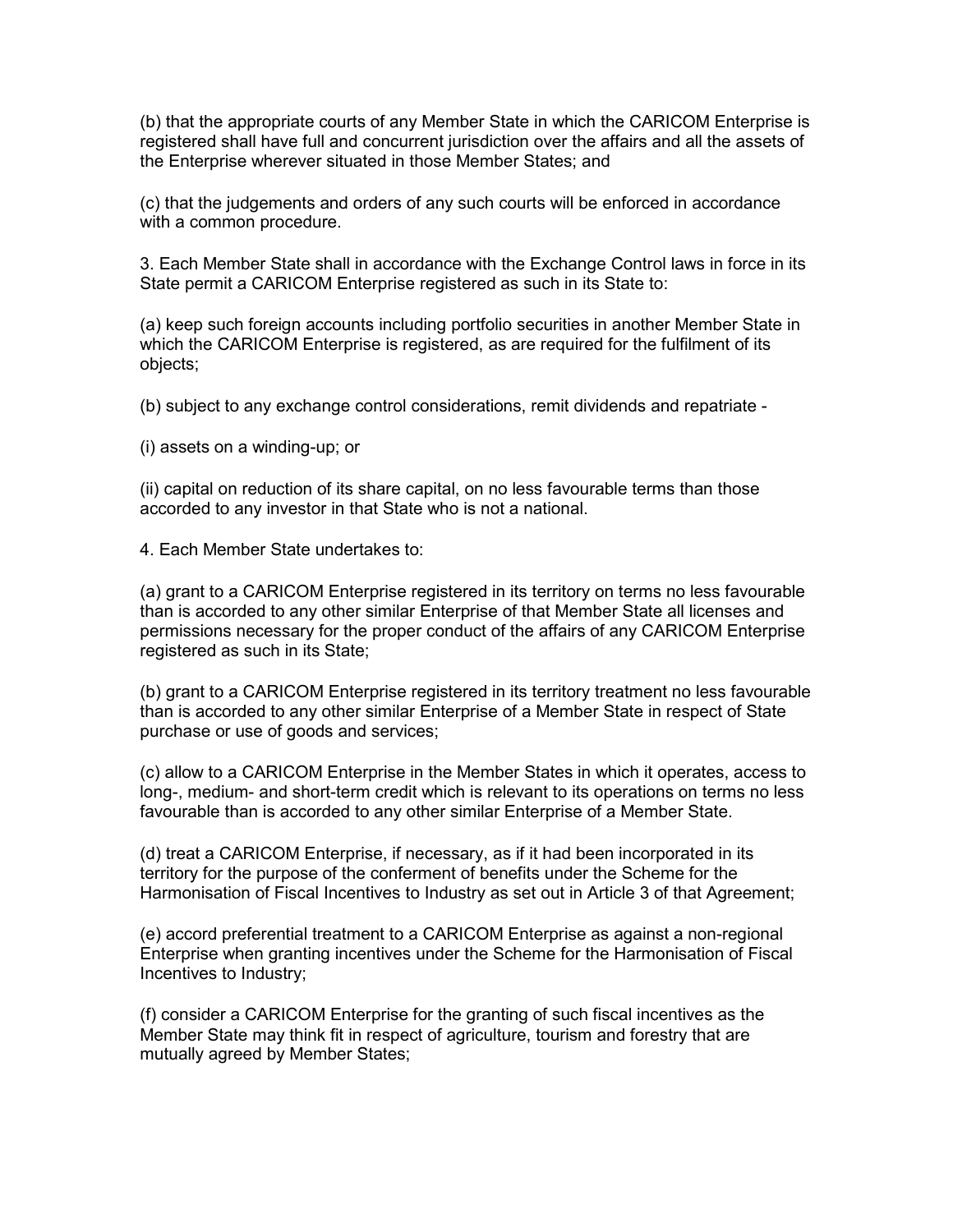(g) consider the product of a CARICOM Enterprise for protection by quantitative restrictions or other forms of protection imposed at a uniform level by the Member States against imports from third countries on terms no less favourable than those which may be accorded to the product of any other similar Enterprise.

## ARTICLE 13 TAXATION OF CARICOM ENTERPRISES

1. The corporate profits of a CARICOM Enterprise shall be subject to tax except that where the equity capital is wholly-owned by Governments of Member States those Governments may agree otherwise.

2. Dividends and other distributions paid by a CARICOM Enterprise in respect of equity capital owned by Governments of any of the Member States shall not be subject to tax.

3. Governments of participating States may, by mutual agreement, waive the taxes on profits made by CARICOM Enterprises that engage solely in the business of intra- or extra-regional transport and communications.

4. Nothing in this Agreement shall prevent a CARICOM Enterprise from being eligible for fiscal incentives under the Scheme for the Harmonisation of Fiscal Incentives to Industry.

## ARTICLE 14 NAME OF CARICOM ENTERPRISE

The name of a CARICOM Enterprise shall contain the letters (C.E.) At the end thereof.

# ARTICLE 15 UNDERTAKING AS TO IMPLEMENTATION

Member States undertake to introduce measures including the amendment of their municipal legislation so as to conform to this Agreement and enable this Regime to be established as soon as practicable.

## ARTICLE 16 SETTLEMENT OF DISPUTES

Disputes of an international character arising under this Agreement shall be settled under and in accordance with the procedure set out in Articles 11 and 12 of the Common Market Annex to the Treaty.

# ARTICLE 17 SIGNATURE OF AGREEMENT

This Agreement is open for signature by any Member State.

# ARTICLE I8 **RATIFICATION**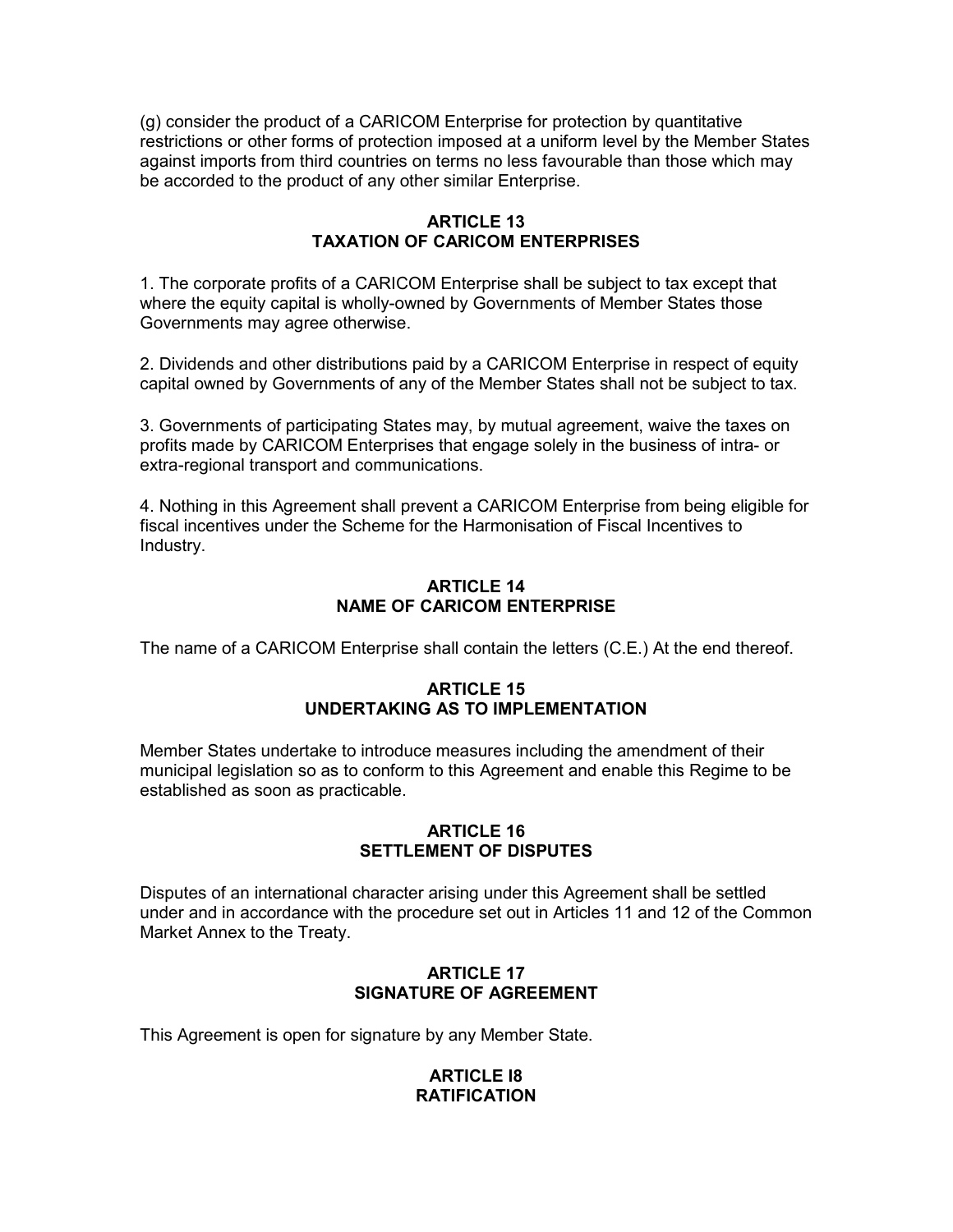This Agreement and any amendments thereto, shall be subject to ratification by Member States in accordance with their respective constitutional procedures. Instruments of Ratification shall be deposited with the Secretary-General of the Caribbean Community (hereinafter referred to as "the Secretary-General") who shall transmit certified copies to the Government of each Member State.

## ARTICLE 19 ENTRY INTO FORCE

This Agreement shall enter into force upon the deposit of the fourth Instrument of Ratification in accordance with Article 18 of this Agreement.

## ARTICLE 20 **AMENDMENTS**

1. This Agreement may be amended by three-fourths of the Member States including two of the More Developed Countries.

2. Any such amendment shall come into force upon deposit with the Secretary-General of the last of the Instruments of Ratification required in accordance with this Agreement and paragraph 1 of this Article.

3. The Secretary-General shall notify other Member States of the entry into force of any such amendment.

#### ARTICLE 21 **ACCESSION**

Any new Member or Associate Member of the Common Market or any Member of the Caribbean Community may accede to this Agreement on the terms and conditions determined by the Conference of Heads of Government of the Caribbean Community.

#### ARTICLE 22 WITHDRAWAL

1. A Member State that withdraws from membership or associate membership of the Common Market in accordance with Article 69 thereof shall, of a Party to this Agreement, be deemed to have withdrawn from this Agreement with effect from the expiration of the time limited by the said Article 69.

2. Without prejudice to paragraph 1 of this Article, a Party to this Agreement may withdraw from this Agreement by giving notice in writing to the Authority which shall promptly notify the other Parties to this Agreement; such withdrawal shall take effect twelve months after receipt of the notice by the Authority.

3. A Party to this Agreement undertakes to honour any financial obligations duly assumed while it continues to be a Party to this Agreement.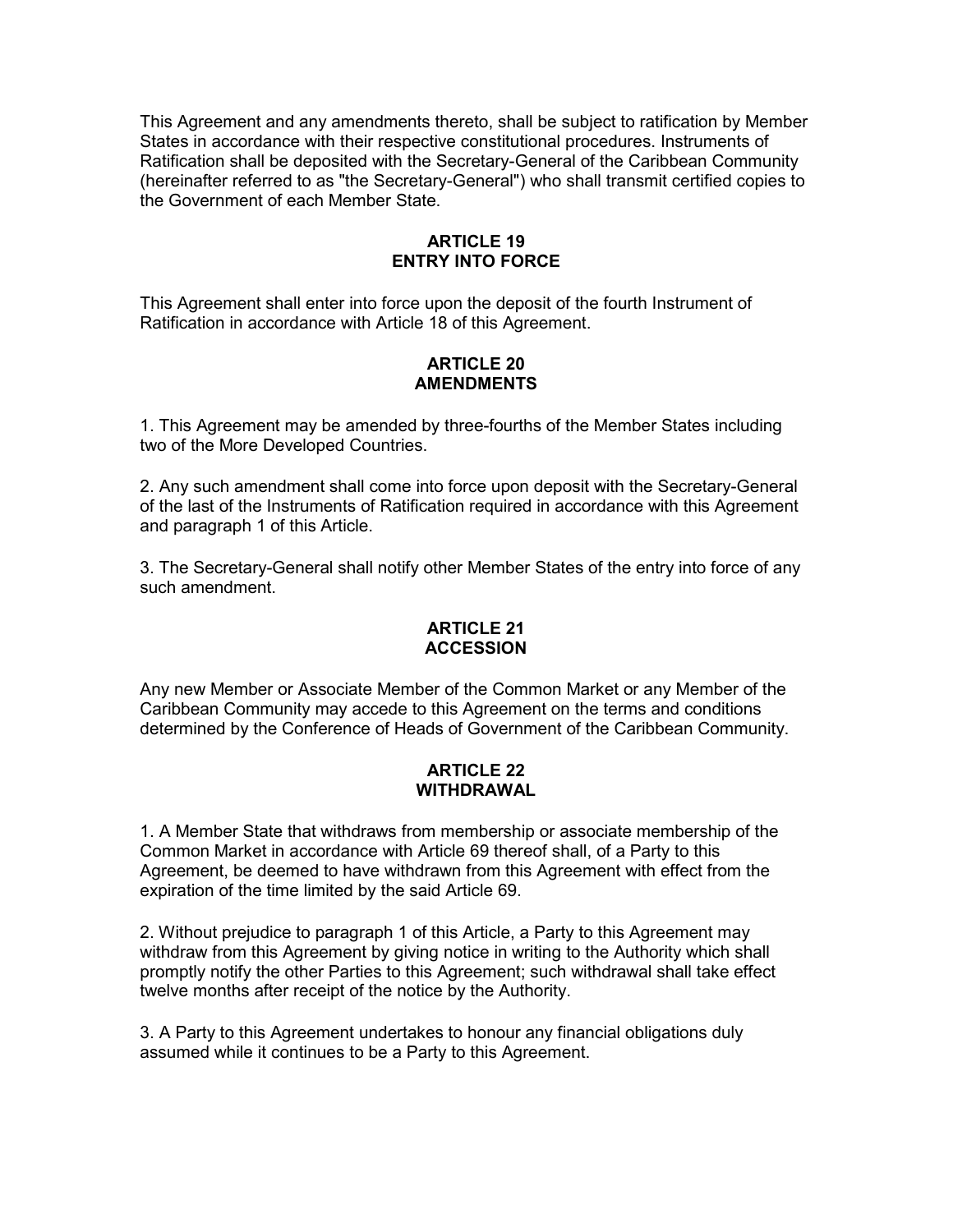IN WITNESS WHEREOF the undersigned, being duly authorised by their respective Governments, have affixed their signatures to this Agreement.

Done in a single copy which is deposited with the Secretary-General of the Caribbean Community who shall transmit certified copies to all Parties to this Agreement.

Signed by Hugh Marshall For the Government of Antigua and Barbuda on 1<sup>st</sup> July 1988 at St. John's, Antigua

Signed by E. Evelyn Greaves For the Government of Barbados on 6<sup>th</sup> February 1988 at Dover Convention Centre, Barbados

Signed by For the Government of Belize on at

Signed by for the Government of Dominica on 3<sup>rd</sup> March 1988 at Georgetown, Guyana

Signed by For the Government of Grenada on  $6<sup>th</sup>$  February 1988 at Dover Convention Centre, Barbados

Signed by Carl B. Greenidge For the Government of Guyana on 22<sup>nd</sup> December 1987 at Georgetown, Guyana

Signed by For the Government of Jamaica on  $28<sup>th</sup>$  January 1988 at Georgetown, Guyana

Signed by For the Government of Montserrat on  $5<sup>th</sup>$  July 1988 at Deep Bay, Antigua

Signed by For the Government of Saint Christopher and Nevis on 14<sup>th</sup> March 1988 at Basseterre, St. Kitts/Nevis

Signed by For the Government of Saint Lucia on 3<sup>rd</sup> March 1988 at Georgetown, Guyana

Signed by For the Government of Saint Vincent and the Grenadines on 6<sup>th</sup> February 1988 at Dover Convention Centre, Barbados